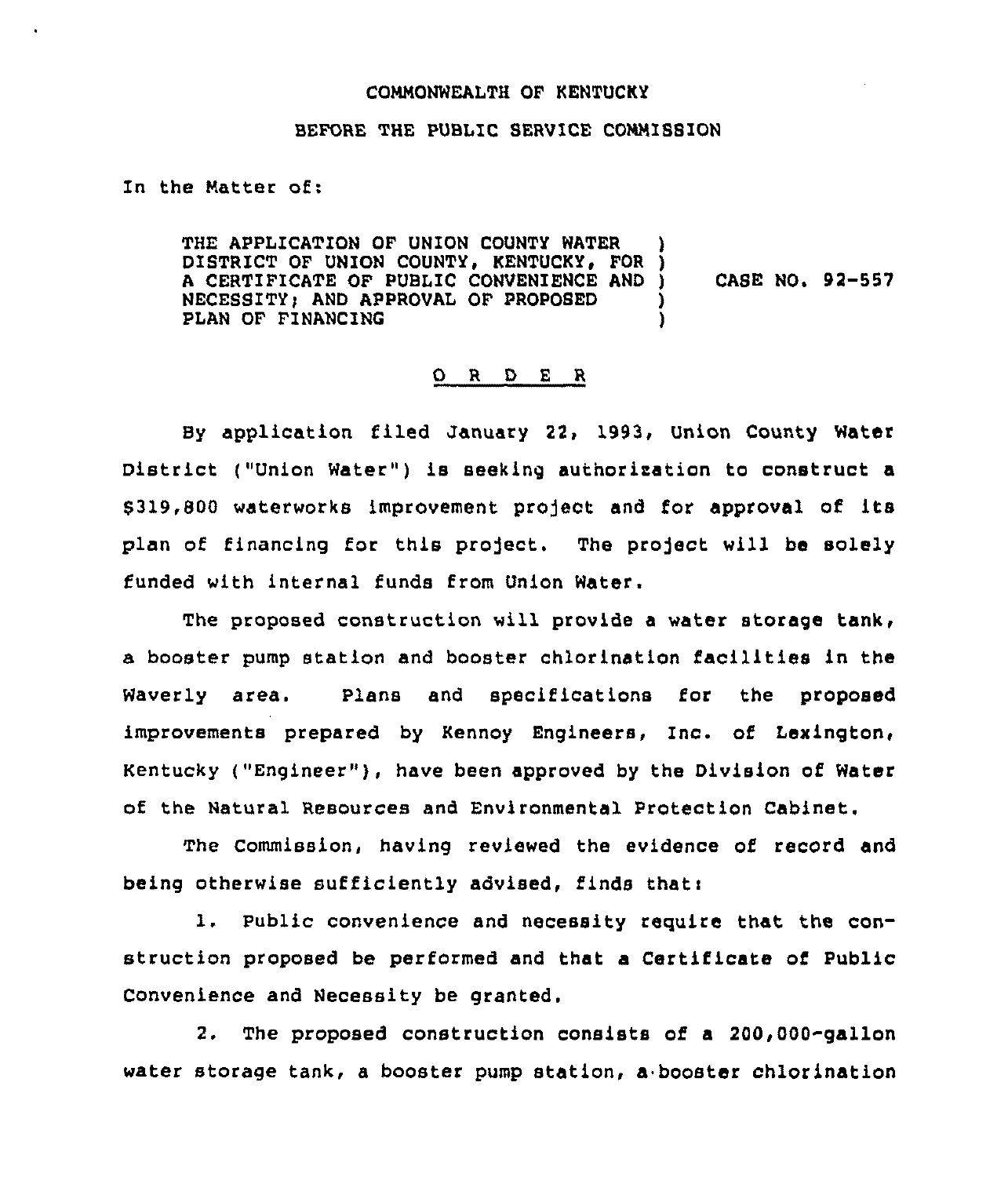station, 2,100 feet of 8-inch diameter pipelines, and related appurtenances. The bids totaled  $$233,507$  which will require a total of approximately \$319,800 after allowances are made for fees, contingencies, and other indirect oosta,

3. Union Water should monitor the adequacies of the expanded water distribution system after construction. If the level of servioe is inadequate or declining or tho pressure to any customer Ls outside the requirements of <sup>007</sup> KAR 5i066,, Section 5( 1), Union Water should take Lmmediate action to maintain tho level of service ln conformance with the regulations of the Commission.

4. Union Water should obtain approval from the Commission prior to performing any additional construction not expressly certificated by this Order,

5. Any deviation from tho construction approvod should be undertaken only with the prior approval of the Commission.

6. Union Water should furnish duly verified documentation of the total costs of this project including the cost of construction and all other capitalized costs (engineering, legal, administrative, etc.) within 60 days of the date that construction is substantially completed. Said oonstruction costs should be classified into appropriate plant accounts in accordance with the Uniform System of Accounts for Water Utilities prescribed by the Commission.

7. Union Water should require the provision of construction inspection under the general supervision of a professional engineer with a Kentucky registration in civil or mechanical engineering, to

 $-2-$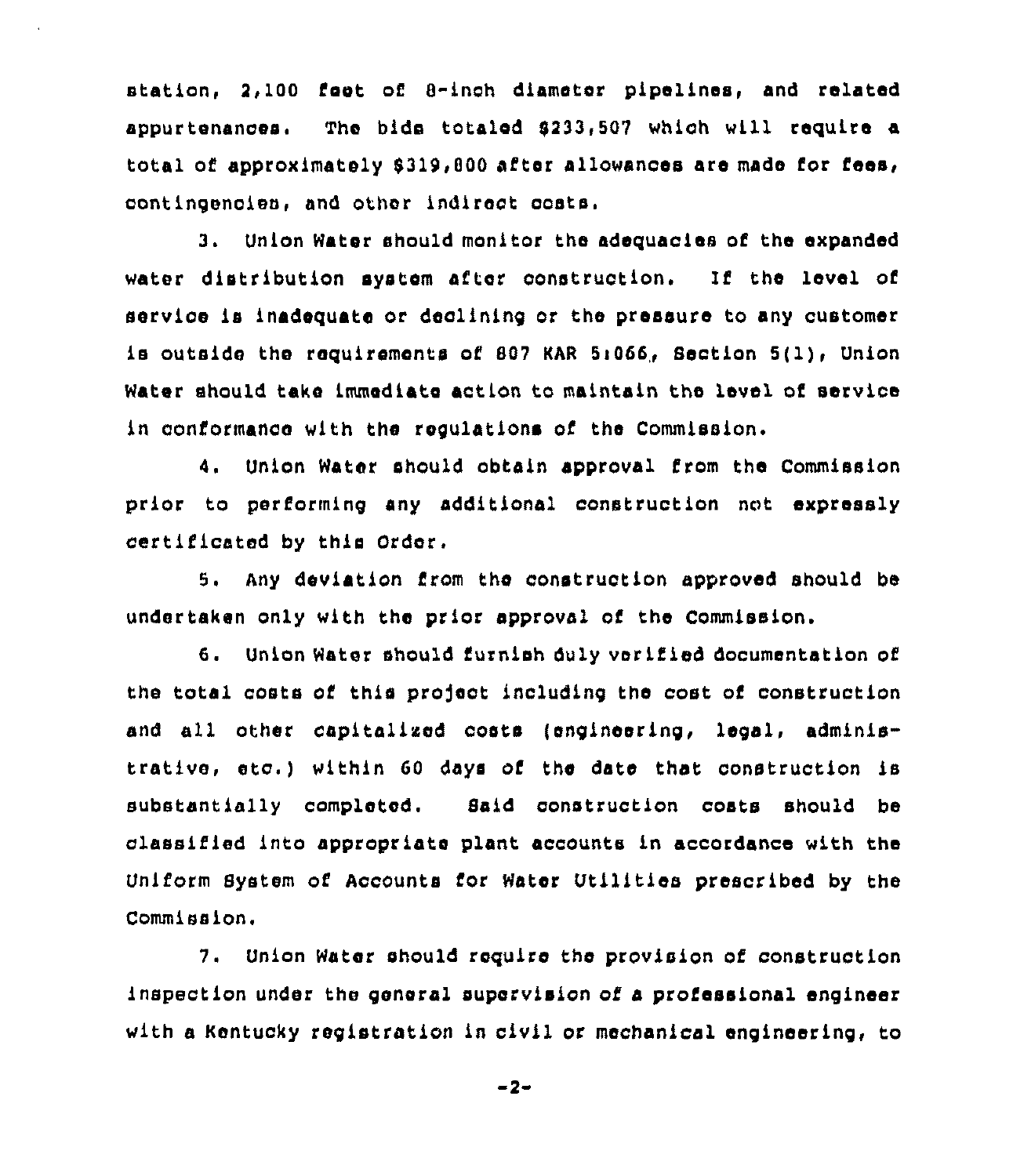ensure that the construction work is done in accordance with the contract drawings and specifications and in conformance with the best practices of the construction trades involved in the project.

8. Union Water should reguire the Engineer to furnish within 60 days of the date of substantial completion of this construction a copy of the "as-built" drawings and a signed statement that the construction has been satisfactorily completed in accordance with the contract plans and specifications.

9, As Union Water will not, as part of its proposed financing plan, be issuing any securities or evidence of indebtedness nor be assuming any obligation or liability related to any security or evidence of indebtedness, Commission approval of its financing plan is not reguired,

IT IS THEREFORE ORDERED that:

l. Union Water be and it hereby is granted <sup>a</sup> Certificate of Public Convenience and Necessity to proceed with the proposed construction project as set forth in the drawings and specifications of record herein, on the condition that the service levels be monitored and corrective action taken in accordance with Commission regulations.

2. Union Water shall comply with all matters set out in Findings <sup>3</sup> through <sup>8</sup> as if the same were individually so ordered.

 $-3-$